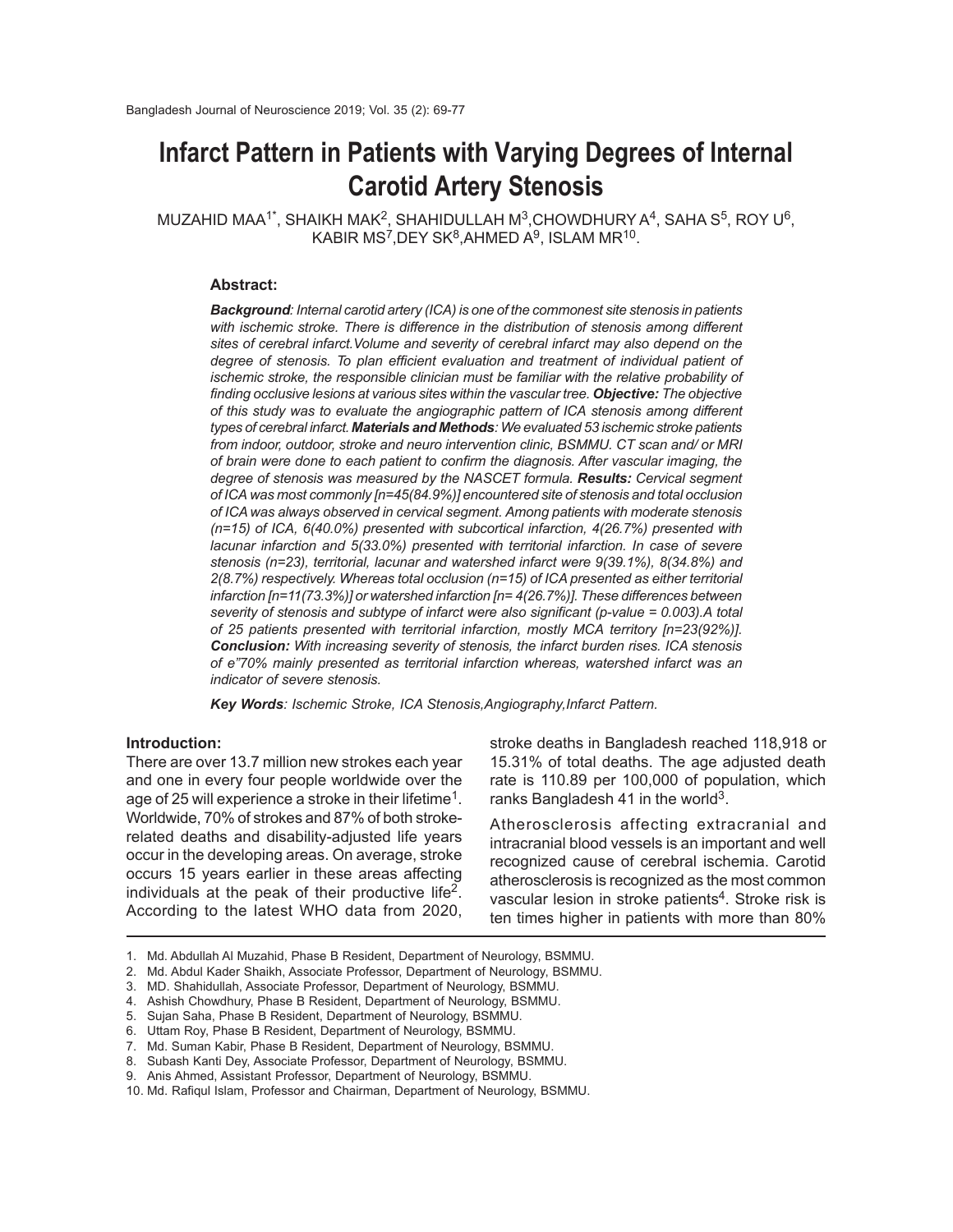stenosis of carotid arteries than patients with less than 40% carotid stenosis<sup>5</sup>. Atherosclerosis of major cerebral arteries leads to changes ranging from minor wall thickening to near total occlusion, and may occur in isolation or with systemic atherosclerosis<sup>6</sup>. In situ thrombotic occlusion, artery-to-artery embolism, hypoperfusion, branch atheromatous disease or the combination of these mechanisms lead to cerebral ischemia in patients with atherosclerotic stenosis<sup>7</sup>.

Embolism from proximal artery may cause acute obstruction of distal cerebral arteries producing territorial infarction or lacunar infarction, whereas hemodynamically significant stenosis or obstruction of intracranial arteries may cause ischemia in the distal regions of hemisphere causing the so-called border zone infarction<sup>8</sup>. Collateral flow through circle of Willis and collaterals from pial arterioles connecting two major cerebral arteries affect significantly the outcome of acute arterial obstruction by providing alternate routes for blood flow in the setting of acute ischemic stroke<sup>4</sup>.

# **Methods**

#### **Patient selection**

This cross-sectional observational study was carried out with an aim to find out the infarct pattern of ICA stenosis among different subtypes of ischemic stroke patients purposively selected from Inpatient, Outpatient and Stroke & Neuro-Intervention clinic of BSMMU. Only the patients with first ever ischemic stroke having significant symptomatic stenosis (≥50% stenosis) on angiography, presenting within 14 days of symptom onset were included in this study. Patients with previous stroke, concomitant arterial embolism of limbs or other parts of body, or presumed cardioembolic sources (rheumatic heart disease, atrial fibrillation, prosthetic heart valves, recent myocardial infarction, cardiomyopathy) were excluded.

# **Clinical evaluation**

Total 155 patients with ischemic stroke were preliminarily selected, among them 12 had previous stroke, 17 had cardioembolic factors present and were excluded. 25 patients had normal angiographic findings and 40 patients having stenosis in vessel other than ICA were excluded from the study. 8 patients had insufficient data and were excluded. So total 53 patients with ischemic stroke who had

significant stenosis of ICA were selected as cases. After ethical clearance from Institutional Review Board (IRB), informed written consent was taken from each patient or his/her attendant. Proper history was taken, physical and neurological examination, keeping in mind of the demographic and clinical variables, were done. All relevant investigations were completed including CT Scan of brain or MRI of brain with DWI sequence.

#### **Angiographic Evaluation**

Cerebral angiogram was performed within 30 days of presentation. Angiography was performed by any of the modalities like MRA, CTA or DSA, the one being more feasible for the patient, as advised by the attending consultant. In total 48 of our patients underwent DSA and 33 patients underwent TOF MRA. In angiogram, the degree of stenosis was measured according to the North American Symptomatic Carotid Endarterectomy Trial  $(NASCET)^9$ .

Percentage of Stenosis = [(*D*n -*D*s)/*D*n]× 100, where *D*n is normal diameter and

*D*s is stenosed diameter.

Then, we classified the patients into 3 groups according to the following grading scale: moderate (50%–69%), severe (70–99%), or total occlusion (no flow detected) $10$ . A stenotic lesion which was at or above the petrous part of ICA was considered as intracranial stenosis whereas, stenotic lesion proximal to the petrous part of ICA was considered as extracranial stenosis<sup>11</sup>.

# **Topography of infarct**

Topography of infarct was determined by commonly accepted arterial territories and watershed areas<sup>12</sup>. Each infarct was subdivided into one of four subtypes: territorial, subcortical, lacunar or watershed zone infarct.Territorial infarction was considered when a large ischemic lesion involving the cerebral cortex and subcortical structures in 1 or more major cerebral artery territories was encountered<sup>8</sup>. It was subdivided into ACA, MCA or PCA territory infarct according to accepted cortical supply<sup>12</sup>. Subcortical infarction was considered when (a) the infarcts are restricted to the basal ganglia and/or white matter and the overlying cerebral cortex appears normal; and (b) the maximum diameter of the lesion was more than 20mm13. Small infarcts, occurring in the white matter, deep grey matter nuclei, and brainstem;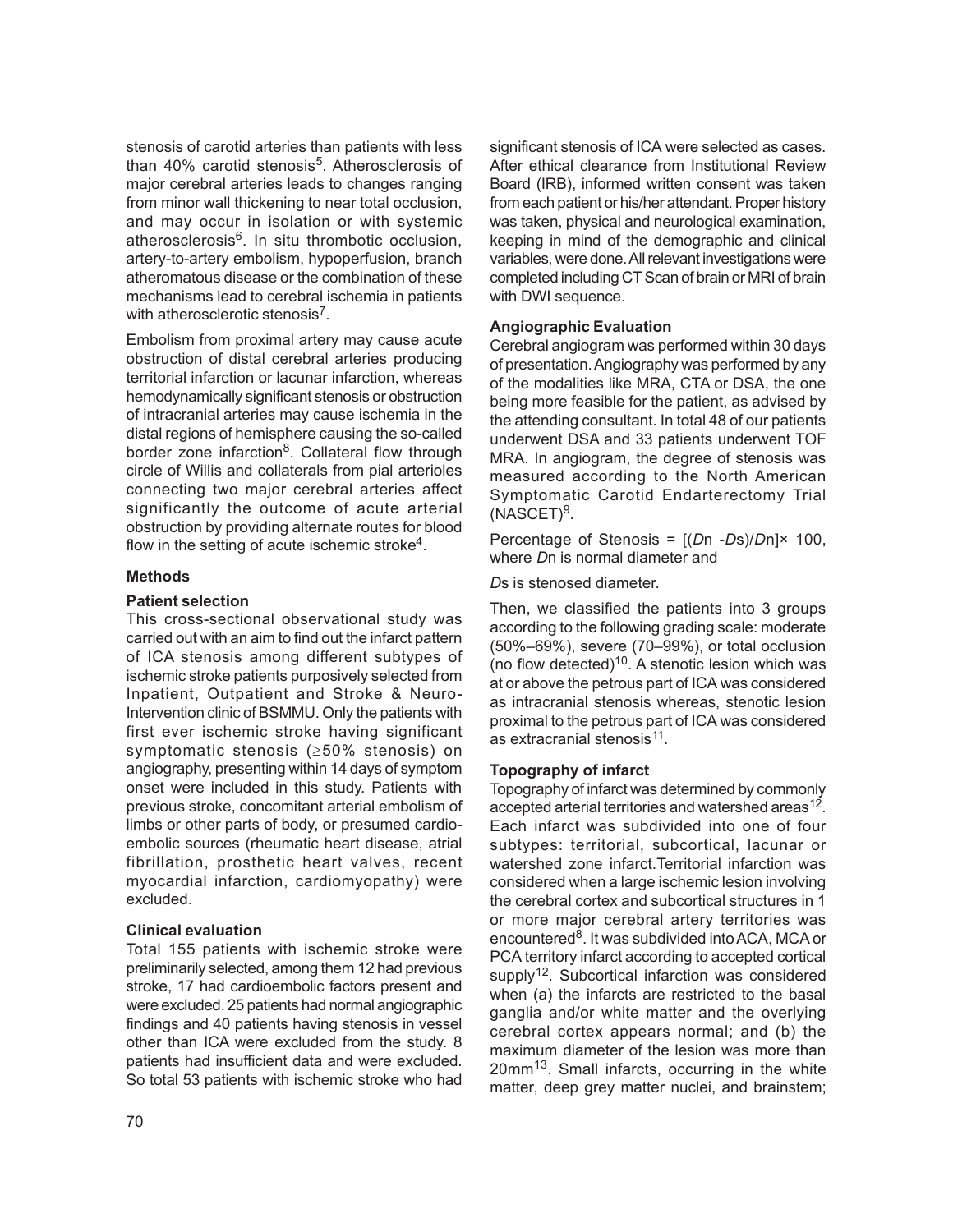and of less than 15mm in diameter was considered as lacunar infarct<sup>14</sup>. Watershed infarction were lesions in one of the hemodynamic risk zones between major cerebrovascular territories: the superficial border zones wedged between the ACA and MCA or between the MCA and PCA, and the deep border zone located in the vascular territory between deep and superficial arterial systems $^8$ .

#### **Statistical Analysis**

All the data were rechecked after collection. Continuous variables were expressed as Mean ± SD. Categorical variables were presented by frequency, percentage and graph. Qualitative data were analyzed by chi-square test. P value of < 0.05 was considered statistically significant. Statistical analysis was done using SPSS (Statistical Package for Social Sciences) windows version 26.0 software program.

#### **Results and observations:**

In this study, mean (±SD) age was 58.83±9.85 years with range from 35-77 years. 35 were male and 18 were female with male female ratio of 1.94:1 (Table I). Most frequently observed age group was 60-69 year having 22(41.5%) patients. In total 15 patients had moderate stenosis, 23 patients had severe stenosis and 15 patients had total occlusion of ICA (Figure 2). Cervical segment of ICA was most commonly [n=45(84.9%)] encountered site of stenosis and no stenosis was found in petrous segment (Figure 3). Total occlusion of ICA was always observed in cervical segment.Among 45



**Fig.-I:** *Definition of infarct pattern. A: MRI-DWI sequence showing territorial infarct involving right MCA territory. B: MRI-DWI sequence showing subcortical infarct involving left side. C: MRI-DWI sequence showing lacunar infarct involving left internal capsule. D: CT scan showing watershed infarct between right MCA and PCA territory.*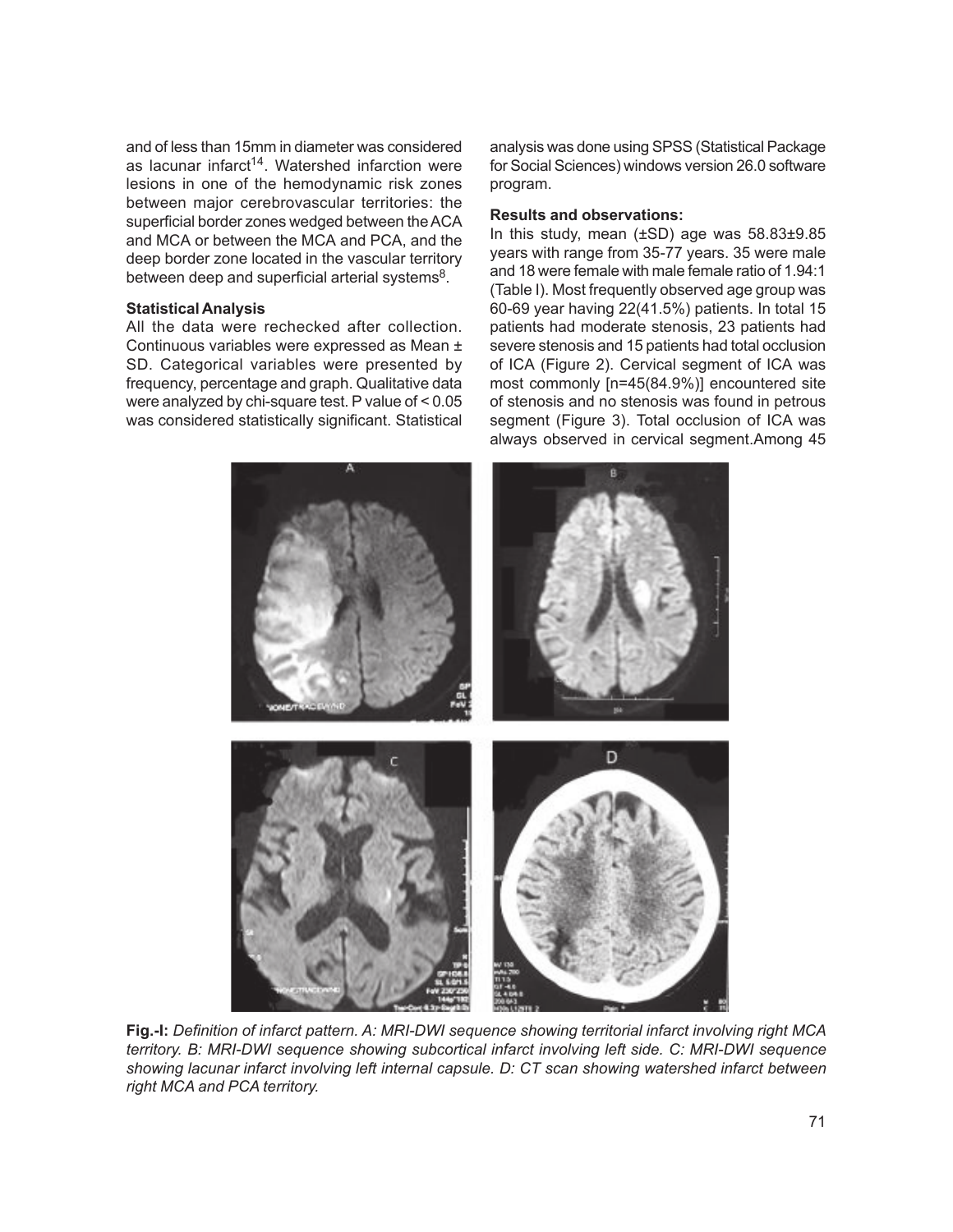patients with stenosis of cervical segment of ICA, 24(53.3%)had territorial infarct, 8(17.8%)had lacunar infarct, 7(15.6%)had subcortical infarct and 6(13.3%)had watershed infarct. Four patients with stenosis in cavernous part had subcortical  $[n=2(50.0\%)]$  and lacunar  $[n=2(50.0\%)]$  infarct. Four patients with stenosis in supraclinoid part had lacunar [n=3(75.0%)] and territorial [n=1(25.5%)] infarct. This observation was statistically significant (p- value = 0.041) (Table II).

Among 15 patients with moderate stenosis of ICA, 6(40.0%) presented with subcortical infarction, 4(26.7%) presented with lacunar infarction and 5(33.0%) presented with territorial infarction. In case of severe stenosis, territorial, lacunar and watershed infarct were 9(39.1%), 8(34.8%) and 2(8.7%) respectively. Whereas total occlusion of ICA presented as either territorial infarction  $[n=11(73.3\%)$ ] or watershed infarction  $[n=$ 4(26.7%)]. These differences between severity of stenosis and subtype of infarct were also significant  $(p-value = 0.003)$  (Table III). A total of 25 patients presented with territorial infarction, mostly MCA territory[n=23(92%)]. ACA and PCA territory were observed in 1(4.0%) each (Table IV).

| Age of Patient         | Sex type of Patient |           |             | Total       | P-value             |
|------------------------|---------------------|-----------|-------------|-------------|---------------------|
|                        | Male                |           | Female      |             |                     |
| <40 years              | 2(5.7%)             |           | $1(5.6\%)$  | 3(5.7%)     | 0.979 <sup>ns</sup> |
| 40-49 years            | $4(11.4\%)$         |           | $2(11.1\%)$ | 6(11.3%)    |                     |
| 50-59 years            | 10(28.6%)           |           | 5(27.8%)    | 15(28.3%)   |                     |
| 60-69 years            | 15(48.9%)           |           | 7(38.9%)    | 22(41.5%)   |                     |
| e"70 years             | $4(11.4\%)$         |           | 3(16.7%)    | $7(13.2\%)$ |                     |
| Total                  | 35(100.0%)          |           | 18(100.0%)  | 53(100.0%)  |                     |
| Mean±SD                | 58.4±9.28           |           | 59.71±10.89 | 58.83±9.85  |                     |
| Range(Min – Max) years |                     | $35 - 77$ |             |             |                     |

| Table-I                                                                    |  |
|----------------------------------------------------------------------------|--|
| Distribution of age of the study population according to sex type $(n=53)$ |  |

ns: significant (P value > 0.05), figures in the parentheses indicate correspondingpercentage;

Chi-squared  $(c^2)$ Test was done to analyze the data.



**Fig.-2:** *Bar diagram showing distribution of age of the study population according to severity of stenosis (n=53).*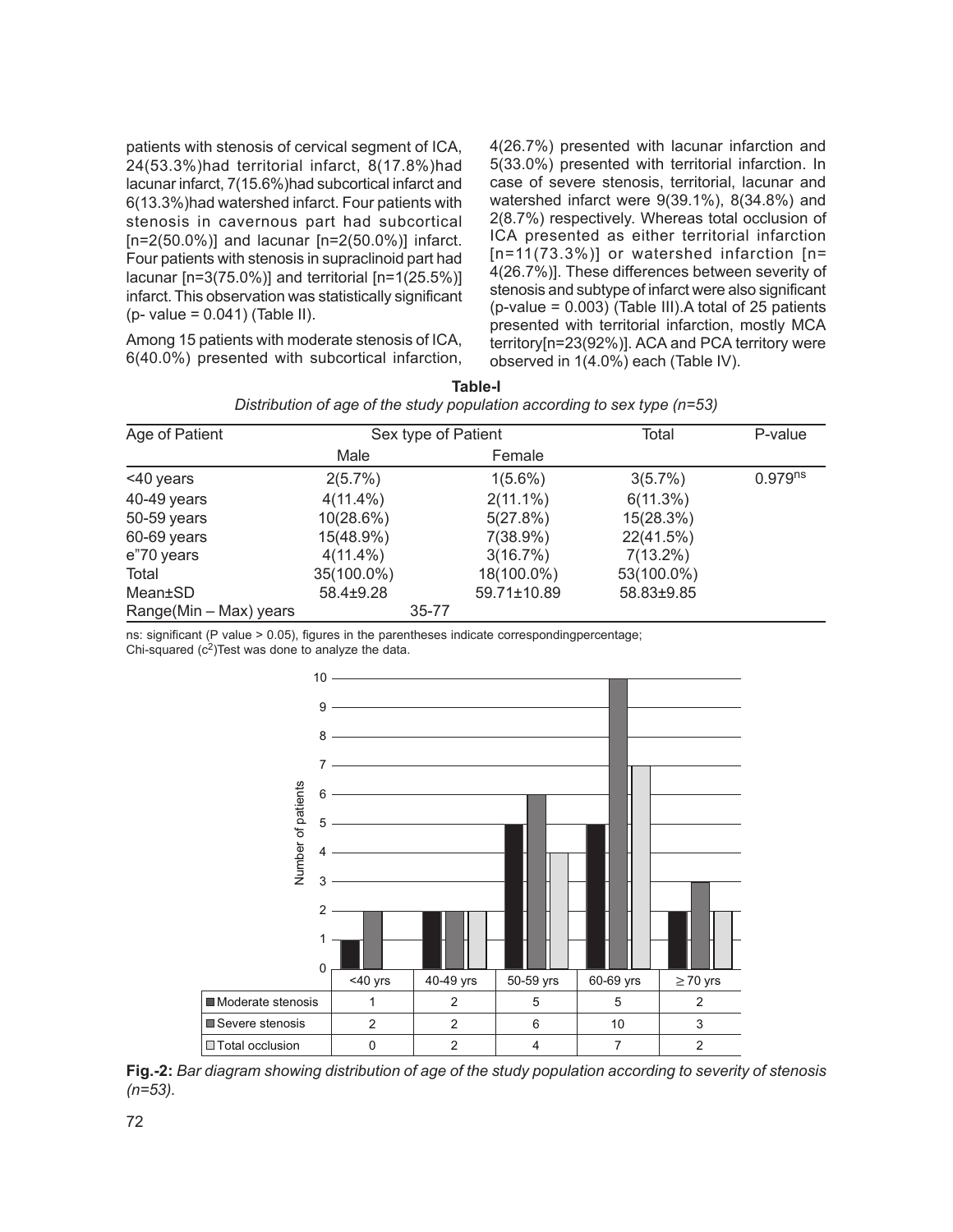

|            |  | Fig.-3: Bar diagram showing distribution of different segments of ICA according to severity of stenosis |  |  |  |
|------------|--|---------------------------------------------------------------------------------------------------------|--|--|--|
| $(n=53)$ . |  |                                                                                                         |  |  |  |

| Table-II                                                                         |
|----------------------------------------------------------------------------------|
| Distribution of different segments of ICA according to subtype of infarct (n=53) |

| Segment of ICA |                                    | Subtype of Infarct              |                                | Total                           | p-value             |          |
|----------------|------------------------------------|---------------------------------|--------------------------------|---------------------------------|---------------------|----------|
|                | Territorial<br>$(n=25)$<br>No. (%) | Subcortical<br>(n=9)<br>No. (%) | Lacunar<br>$(n=13)$<br>No. (%) | Watershed<br>$(n=6)$<br>No. (%) | $(n=53)$<br>No. (%) |          |
| Cervical       | 24(53.3%)                          | $7(15.6\%)$                     | $8(17.8\%)$                    | $6(13.3\%)$                     | 45(100%)            | $0.041*$ |
| Cavernous      | $0(0.0\%)$                         | $2(50.0\%)$                     | $2(50.0\%)$                    | $0(0.0\%)$                      | $4(100\%)$          |          |
| Supraclinoid   | $1(25.0\%)$                        | $0(0.0\%)$                      | $3(75.0\%)$                    | $0(0.0\%)$                      | $4(100\%)$          |          |
| Total          | 25(47.2%)                          | $9(17.0\%)$                     | 13(24.5%)                      | 6(11.3%)                        | 53(100%)            |          |

\* significant (P value d" 0.05), figures in the parentheses indicate correspondingpercentage; Chi-squared  $(c^2)$ Test was done to analyze the data.

Severity of Subtype of Infarct Total p-value Stenosis Territorial Subcortical Lacunar Watershed (n=25) (n=9) (n=12) (n=6) (n=53) No. (%) No. (%) No. (%) No. (%) No. (%) Moderate 5(33.3%) 6(40.0%) 4(26.7%) 0(0.0%) 15(100%) 0.003\* Severe 9(39.1%) 4(17.4%) 8(34.8%) 2(8.7%) 23(100%) Total occlusion 11(73.3%) 0(0.0%) 0(0.0%) 4(26.7%) 15(100%) Total 25(47.2%) 10(18.9%) 12(22.6%) 6(11.3%) 53(100%)

**Table-III** *Distribution of severity of stenosis according to subtype of infarct (n=53)*

\* significant (P value ≤0.05), figures in the parentheses indicate correspondingpercentage;

Chi-squared  $(\chi^2)$ Test was done to analyze the data.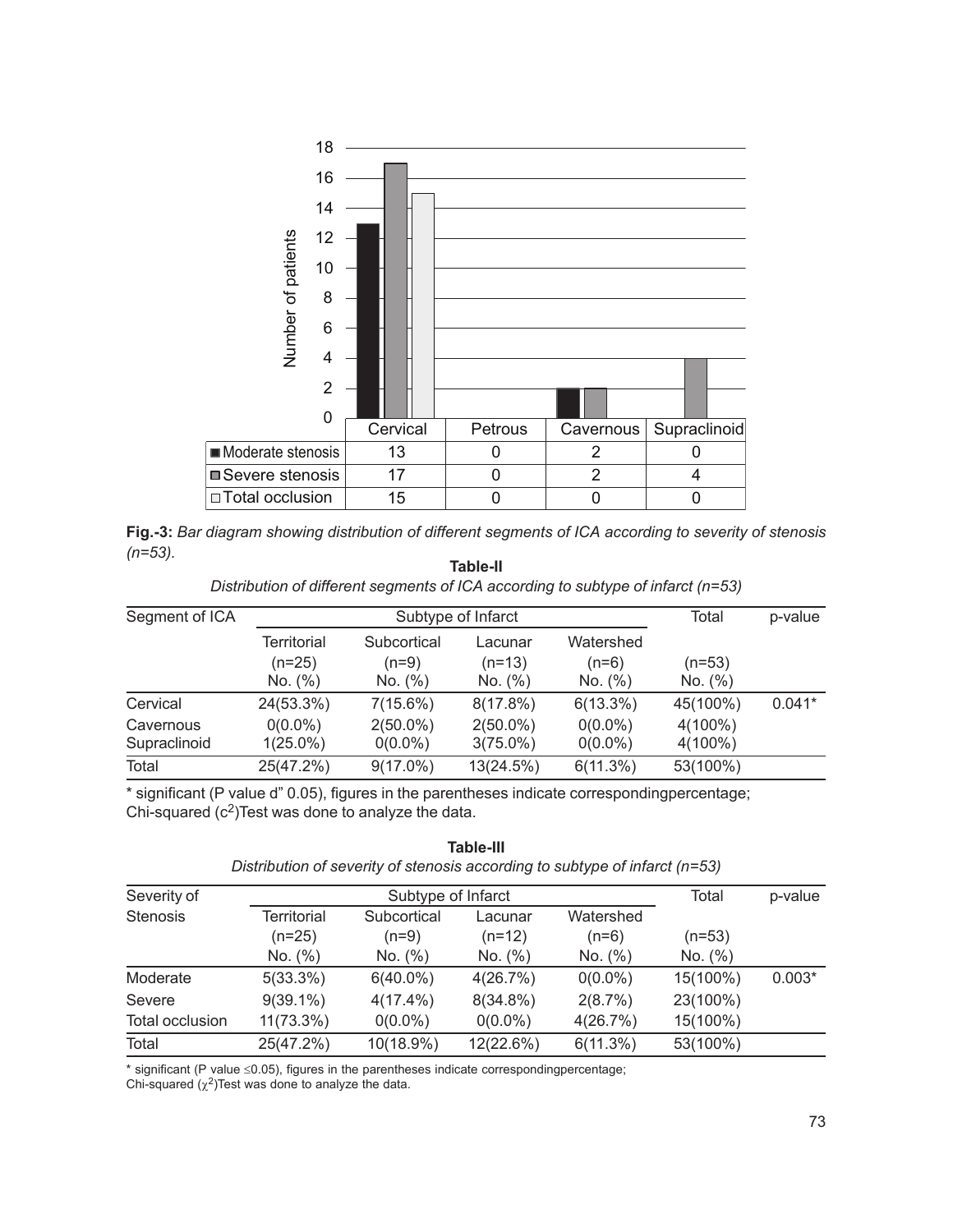| Territory of |              | Severity of Stenosis |               |            | p-value      |  |
|--------------|--------------|----------------------|---------------|------------|--------------|--|
| Infarct      | Moderate     | Severe               | Total         | $(n=25)$   |              |  |
|              | stenosis     | stenosis             | occlusion     | No. (%)    |              |  |
|              | $(n=5)$      | $(n=9)$              | $(n=11)$      |            |              |  |
|              | No. (%)      | No. (%)              | No. (%)       |            |              |  |
| <b>ACA</b>   | $1(20.0\%)$  | $0(0.0\%)$           | $0(0.0\%)$    | $1(4.0\%)$ | $0.247^{ns}$ |  |
| <b>MCA</b>   | $4(80.0\%)$  | $9(100.0\%)$         | 10(90.9%)     | 23(92.0%)  |              |  |
| <b>PCA</b>   | $0(0.0\%)$   | $0(0.0\%)$           | $1(9.1\%)$    | $1(4.0\%)$ |              |  |
| Total        | $5(100.0\%)$ | $9(100.0\%)$         | $11(100.0\%)$ | 25(100.0%) |              |  |

**Table-IV** *Distribution of territory of infarction according severity of stenosis (n=25)*

ns: significant (P value > 0.05), figures in the parentheses indicate correspondingpercentage; Chi-squared  $(c^2)$ Test was done to analyze the data.

# **Discussion:**

Total 53 ischemic stroke patients with significant symptomatic stenosis of ICA were studied. Analysis of age distribution showed that mean age was 58.83±9.85 years with range from 35-77 years. 60- 69 year group was seen most commonly encountered (41.5%). There was no significant association found between age of the study population and location of stenosis. An epidemiological survey of stroke in Bangladesh $15$ revealed that highest prevalence of stoke was among 65-79 years of age. Another DSA based study<sup>16</sup> from BSMMU revealed mean age was 61.55  $\pm$  8.85 years with 60-69 year group being most commonly (42.9%) encountered. Another DSA based study<sup>17</sup> among diabetic patients revealed mean age was  $57.9 \pm 9.2$  years. A study<sup>18</sup> in India found mean age  $57.97 \pm 10.75$  years with most commonly affected patients were above 60 years of age and no association between stenosis and age. These results are almost similar to our study.

In our study, among 53 patients, 35 were male and 18 were female with male female ratio 1.51:1. There was no association found between sex of patient and location of stenosis. A study<sup>15</sup> revealed that male female ratio was 1.94:1. In another DSA based study<sup>19</sup> found male female ratio was 1.65:1. The reason behind this discrepancy in male female ratio may be explained by increased incidence of stroke in male and also negligence of female ischemic stroke patients.

Our study with 53 patients revealed, 15(28.3%) patients had moderate stenosis, 23(43.4%) patients had severe stenosis and 15(28.3%) patients had total occlusion of ICA. In a recent study at BSMMU<sup>16</sup>, moderate, severe and total occlusion were observed in 26.2%, 40.5% and 33.3% respectively among 42 patients.

In our study among 53 ICA stenotic segments, 84.9% were in cervical segment, 7.5% were in cavernous segment and 7.5% were in supraclinoid segment. No patient had stenosis in petrous part. The total occlusion of ICA was always observed in cervical segment. Among 45 patients with stenosis of cervical segment of ICA, 53.3% had territorial infarct, 17.8% had lacunar infarct, 15.6% had subcortical infarct and 13.3% had watershed infarct. Among 4 patients with stenosis in cavernous part 50.0% had subcortical and 50.0% lacunar infarct. And among 4 patients with supraclinoid stenosis 75.0% had lacunar and 25.0% had territorial infarct. This observation was statistically significant.

A study<sup>20</sup> of large vessel atherosclerotic cerebrovascular disease revealed among 277 patients with ICA disease, 91.7% had cervical segment involvement and 8.3% had intracranial involvement. Total occlusion was observed in 82 patients among them 95.1% had occlusion in cervical segment. Another study<sup>21</sup> about infarct volume and pattern of ICA disease revealed that, among 47 patients 48.9% presented with watershed zone infarct, 14.9% with subcortical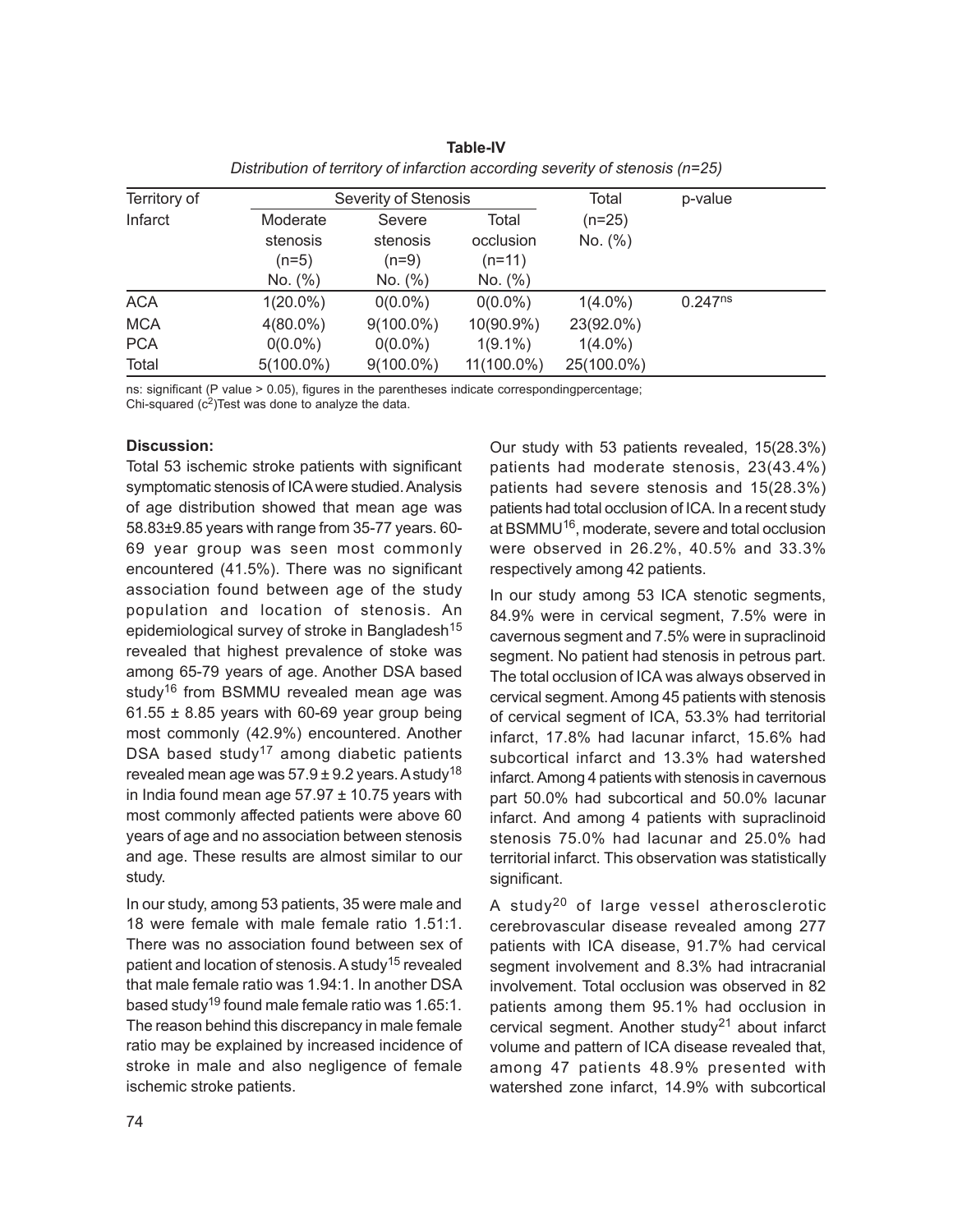infarct, 14.9% with lacunar infarct and 10.6% with large territorial infarct. A study<sup>22</sup> comparing infarct pattern between MCA and ICA disease revealed that, among 63 patients with ICA disease 27% had lacunar infarct and 73% had territorial infarct. Another study<sup>23</sup> of 31 patients with severe to total occlusion of ICA revealed 67.7% had territorial infarction and 32.3% had watershed zone infarct. These studies revealed almost same findings as ours.

We found significant difference between subtype of infarct and severity of stenosis (p-value = 0.003).Among 15 patients with moderate stenosis of ICA, 66.7% presented with subcortical or lacunar infarction and 33.0% presented with territorial infarction. In case of severe stenosis, territorial, lacunar and watershed infarct were 9(39.1%), 8(34.8%) and 2(8.7%) respectively. Whereas total occlusion of ICA presented as either territorial infarction (73.3%) or watershed infarction (26.7%). An MRI based study<sup>8</sup> about acute ischemic stroke pattern revealed, among 19 patients with moderate stenosis 36.8% had lacunar infarct and 26.3% had subcortical infarct. Among 41 patients with severe stenosis, 51.2% had watershed infarct and 26.8% had territorial infarct and among 42 patients with total occlusion, 61.9% had territorial infarct and 21.4% had watershed zone infarct. Another study<sup>23</sup> of 31 patients with ICA stenosis of 70% or more revealed 67.7% had territorial infarction and 32.3% had watershed zone infarct. In another large study<sup>24</sup> among 413 ischemic stroke patients with ICA disease, 33.4% had lacunar infarct and 26.2% had watershed zone infarct. They also showed that 63% of watershed infarct was encountered in ICA stenosis of 70% or more, whereas 42% of such patients presented with lacunar infarct.

Among 53 patients with ICA stenosis, we found 25 patients with territorial infarction. 92.0% had infarction in MCA territory, 4.0% had infarction in PCA territory and 4.0% had infarction in ACA territory. A large study<sup>25</sup> revealed that MCA was the most frequently involved territory (49.6%) and PCA was involved in (8.5%). Another hospitalbased study of young patient with ischemic stroke<sup>26</sup> revealed 21.86% had large artery stenosis among them 77.7% had MCA territory infarct. A DSA based

study<sup>27</sup> from India revealed, among 161 patients, 81.5% had MCA territory infarction, 4.35% had PCA and 1.2% had ACA territory infarction. Another study $^{28}$  about the etiology of MCA territory infarct showed that, 40% ICA occlusion was found among MCA territory infarct.

# **Conclusion:**

The present study revealed that, ischemic stroke patients had more cervical segment of ICA involvement than intracranial part of ICA. Territorial infarction was more commonly associated with severe stenosis and lacunar stroke was more commonly associated with moderate stenosis. Watershed infarction was an indicator of severe stenosis.

#### **Ethical issues:**

All patients gave informed written consents and the study was approved by Institutional Review Board of Bangabandhu Sheikh Mujib Medical University.

#### **Conflict of interests:**

The authors declare that they have no conflict of interest.

#### **Abbreviations**

ACA: Anterior Cerebral Artery, BSMMU: Bangabandhu Sheikh Mujib Medical University, CTA: Computed Tomography Angiogram, DSA: Digital Subtraction Angiography, ICA: Internal Carotid Artery, MCA: Middle Cerebral Artery, MRA: Magnetic Resonance Imaging, NASCET: North American Symptomatic Carotid Endarterectomy Trial, PCA: Posterior Cerebral Artery, SD: Standard Deviation, TOF: Time of Flight MRI.

#### **References:**

- 1. Lindsay MP, Norrving B, Sacco RL, Brainin M, Hacke W, Martins S, Pandian J, Feigin V. World Stroke Organization (WSO): global stroke fact sheet 2019.
- 2. Johnson W, Onuma O, Owolabi M, Sachdev S. Stroke: a global response is needed. Bulletin of the World Health Organization. 2016 Sep 1;94(9):634.
- 3. World Health Rankings. World Life Expectency: 2020 [updated 2020 Sep 21;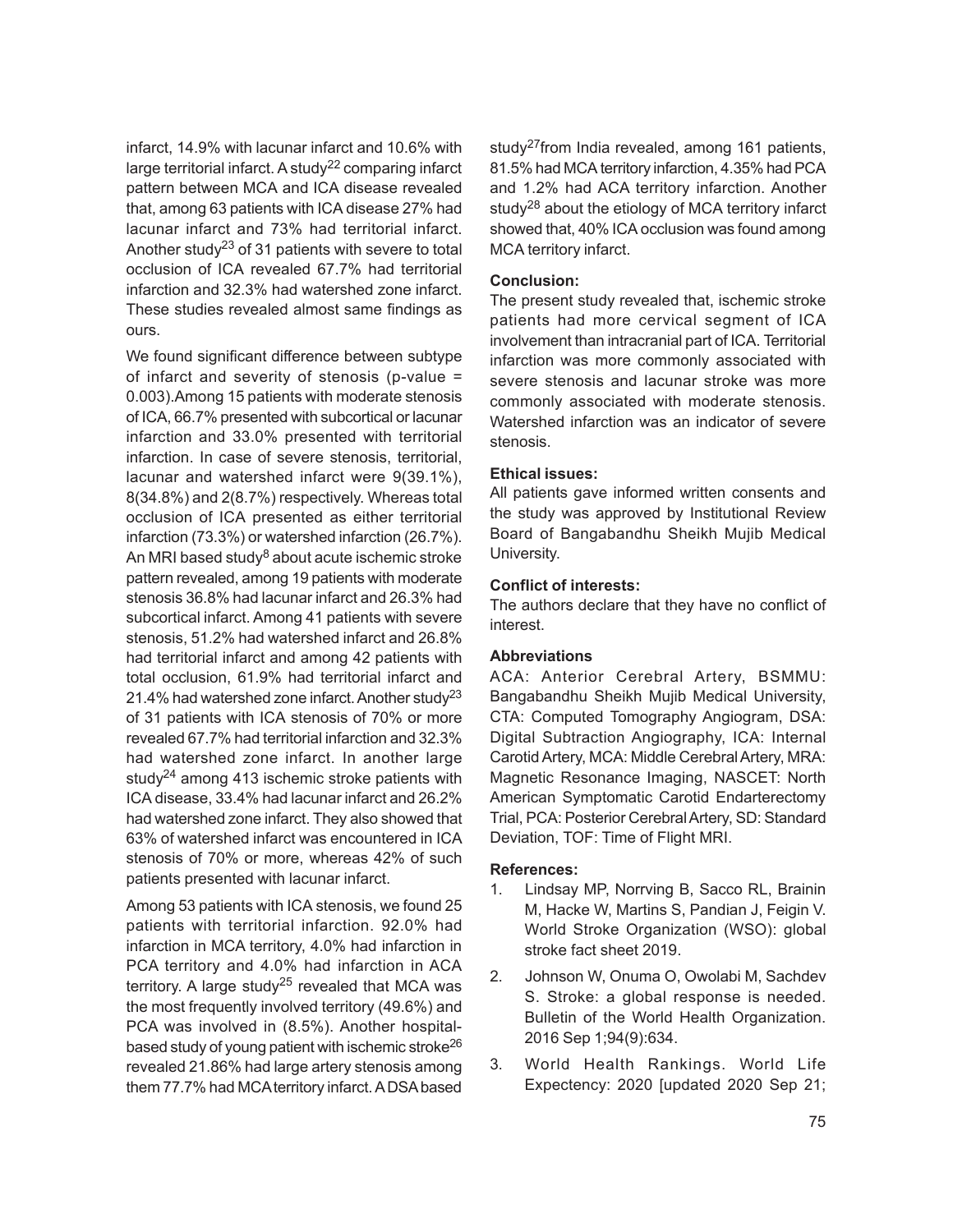cited 2020 Sep 21].Available from: https:// www.worldlifeexpectency.com/bangladeshstroke

- 4. Dey SK, Shahidullah M, Ahmed A, Habib A, Rizvi AN. Prognosis of ischemic stroke patients with or without collateralization after carotid stenosis. Bangabandhu Sheikh Mujib Medical University Journal. 2018 Dec 25;11(4):270-3.
- 5. Rothwell PM. Carotid artery disease and the risk of ischaemic stroke and coronary vascular events. Cerebrovascular Diseases. 2000;10(Suppl. 5):21-33.
- 6. Banerjee C, Chimowitz MI. Stroke caused by atherosclerosis of the major intracranial arteries. Circulation research. 2017 Feb 3;120(3):502-13.
- 7. Lee PH, Oh SH, Bang OY, Joo SY, Joo IS, Huh K. Infarct patterns in atherosclerotic middle cerebral artery versus internal carotid artery disease. Neurology. 2004 Apr 27;62(8):1291-6.
- 8. Szabo K, Kern R, Gass A, Hirsch J, Hennerici M. Acute stroke patterns in patients with internal carotid artery disease: a diffusionweighted magnetic resonance imaging study. Stroke. 2001 Jun;32(6):1323-9.
- 9. Donnan GA, Davis SM, Chambers BR, Gates PC. Surgery for prevention of stroke. Lancet (London, England). 1998 May 1;351(9113):1372-3.
- 10. Pu Y, Liu L, Wang Y, Zou X, Pan Y, Soo Y, Leung T, Zhao X, Wong KS, Wang Y. Geographic and sex difference in the distribution of intracranial atherosclerosis in China. Stroke. 2013 Aug;44(8):2109-14.
- 11. Kim JS, Nah HW, Park SM, Kim SK, Cho KH, Lee J, Lee YS, Kim J, Ha SW, Kim EG, Kim DE. Risk factors and stroke mechanisms in atherosclerotic stroke: intracranial compared with extracranial and anterior compared with posterior circulation disease. Stroke. 2012 Dec;43(12):3313-8.
- 12. Tatu L, Moulin T, Bogousslavsky J, Duvernoy H. Arterial territories of the human brain:

cerebral hemispheres. Neurology. 1998 Jun 1;50(6):1699-708.

- 13. Nakano S, Yokogami K, Ohta H, Goya T, Wakisaka S. CT-defined large subcortical infarcts: correlation of location with site of cerebrovascular occlusive disease. American journal of neuroradiology. 1995 Sep 1;16(8):1581-5.
- 14. Cloud G, Markus H, Pereira A. Oxford Specialist Handbooks in Neurology Stroke Medicine.
- 15. Saha UK, Alam MB, Rahman AK, Hussain AH, Mashreky SR, Mandal G, Mohammad QD. Epidemiology of stroke: findings from a community-based survey in rural Bangladesh. Public health. 2018 Jul 1;160:26-32.
- 16. Hossain MA, Rahman HZ, Shahidullah M, Islam MR, Hannan MA, Rizvi AZ, ... Islam MM. Digital subtraction angiographic pattern of extracranial and intracranial atherosclerotic arterial stenosis among ischemic stroke patients. Bangladesh Journal of NeuroScience. 2017;33(2):89-95.
- 17. Chowdhury MS, Islam M, Chowdhury AH, Ahmed S, Baqui M, Rahman M, Khan SU, Mohammad QD. Digital subtraction angiography evaluation of extracranial and intracranial atherosclerotic arterial stenosis in patients of ischemic stroke with diabetes mellitus. Bangladesh Medical Journal. 2013;42(1):28-30.
- 18. Shrivastava A, Srivastava T, Saxena R. CT angiographic evaluation of pattern and distribution of stenosis and its association with risk factors among Indian ischemic stroke patients. Polish journal of radiology. 2016;81:357.
- 19. Borhani-Haghighi A, Emami M, Vasaksi AS, Shariat A, Banihashemi MA, Nikseresht A, Ashjazadeh N, Izadi S, Petramfar P, Poursadegh M, Jaberi AR. Large-vessel stenosis in the patients with ischemic stroke in Iran: Prevalence, pattern, and risk factors. journal of vascular and interventional neurology. 2015 Feb;8(1):11.